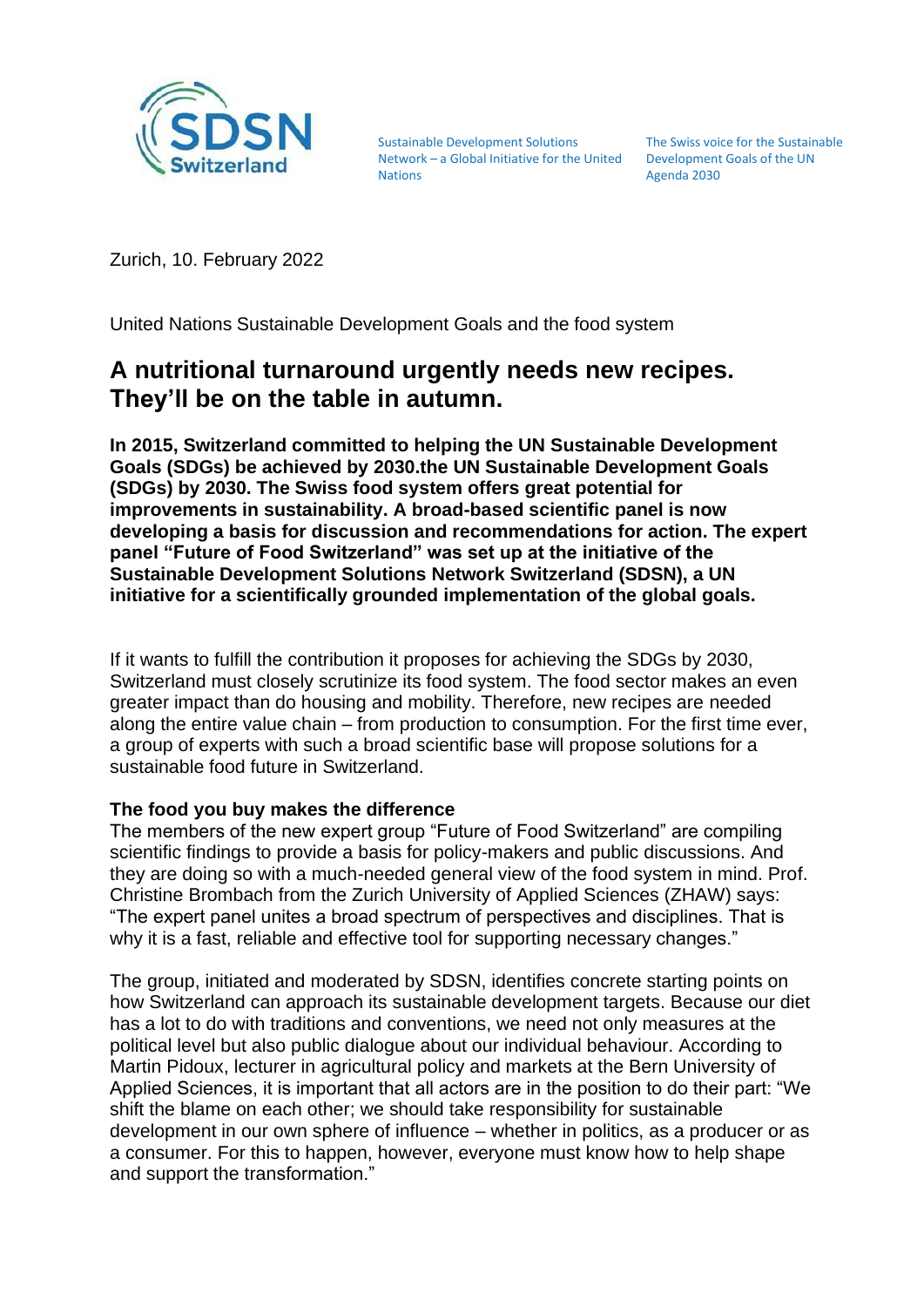

Sustainable Development Solutions Network – a Global Initiative for the United **Nations** 

The Swiss voice for the Sustainable Development Goals of the UN Agenda 2030

### **If we act now, much is possible**

The expert panel is accompanied by political economist and transformation researcher Dr Lukas Fesenfeld from the Oeschger Centre for Climate Research at the University of Bern and lecturers at ETH Zurich. Dr Fesenfeld is in charge of synthesizing and writing up the scientific inputs. The panel will publish its recommendations this autumn. For the urgent discussions on a sustainable nutrition policy in Switzerland, political decision-makers will thus be able to refer to broadly supported, scientifically based solutions. "The expert panel offers a knowledge-based overview and shows effective and feasible ways of how we can consume, produce and trade food in the future," says Dr Fesenfeld.

Carole Küng, co-director of SDSN, is pleased that the SDGs related to the food system are being tackled with so much competence and combined strengths: "This means that Switzerland has a realistic opportunity to effectively contribute to the SDGs, even if we don't have much time." As secretary of the cross-party Parliamentary Group Global Goals (SDGs), she also ensures that the results will also be available to the federal parliament.

Contact:

Carole Küng, Co-Director SDSN Switzerland, +41 77 447 79 46, [c.kueng@sdsn.ch](mailto:c.kueng@sdsn.ch)

Dr Lukas Fesenfeld, Oeschger Centre for Climate Change Research, University of Bern & ETH Zurich, +41 76 6034113, [lukas.fesenfeld@unibe.ch](mailto:lukas.fesenfeld@unibe.ch)

We are happy to arrange interviews with experts from the panel.

The Sustainable Development Solutions Network is an international network of the United Nations (UN SDSN). It is the product of a global initiative to implement the UN Agenda 2030 and the Paris Climate Agreement. SDSN Switzerland is the Swiss part of this network. It brings together around 50 leading universities, research centers, civil society organizations, companies, and other knowledge centers and partners to create transformative solutions and achieve the global Sustainable Development Goals in Switzerland and beyond.

Further information and membership overview: <https://www.sdsn.ch/>